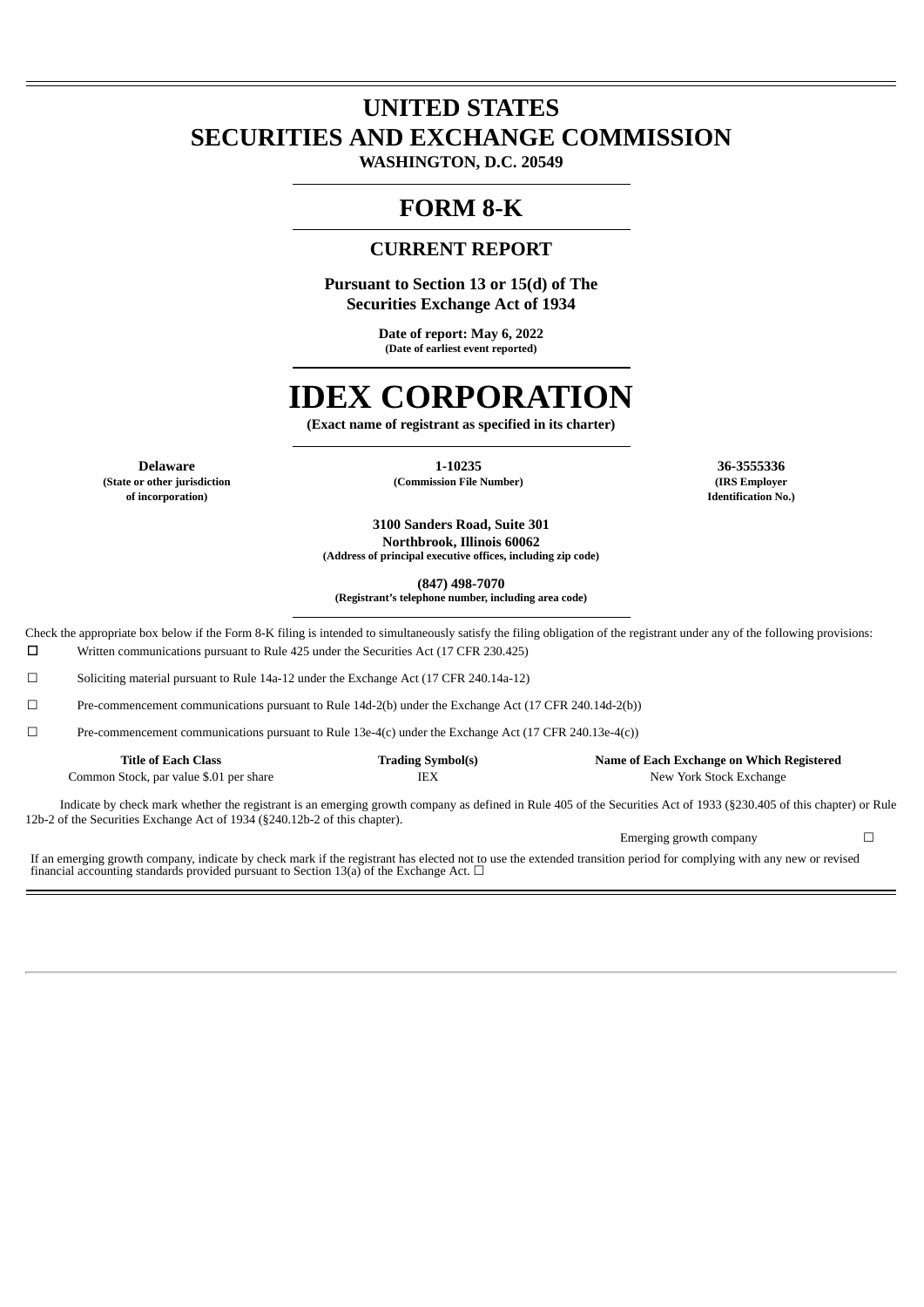#### Item 5.02 – Departure of Directors or Principal Officers: Election of Directors: Appointment of Principal Officers: Compensatory **Arrangements of Certain Officers.**

Ernest J. Mrozek retired from the Board of Directors of IDEX Corporation (the "Company") following the Company's 2022 Annual Meeting of Stockholders held on May 6, 2022. With Mr. Mrozek's retirement, the Board of Directors of the Company has fixed the number of directors at ten.

#### **Item 5.07 – Submission of Matters to a Vote of Security Holders.**

The Company held its Annual Meeting of Stockholders on May 6, 2022 , and voted on the following matters:

1. The election of three Class III directors to serve a three-year term and the election of one Class II director to serve the remaining term of two years. Livingston L. Satterthwaite, David C. Parry and Eric D. Ashleman were elected to serve as Class III directors for a three-year term expiring at the Company's annual meeting to be held in 2025, or upon the election and qualification of their successors. L. Paris Watts-Stanfield was elected to serve as a Class II director for the remaining term of two years expiring at the Company's annual meeting to be held in 2024, or upon the election and qualification of her successor.

| Director                    | For        | Against    | Abstentions | <b>Broker Non-Votes</b> |
|-----------------------------|------------|------------|-------------|-------------------------|
| Livingston L. Satterthwaite | 57,630,784 | 10,904,074 | 20,657      | 1,488,611               |
| David C. Parry              | 61,206,475 | 7,328,331  | 20,709      | 1,488,611               |
| Eric D. Ashleman            | 67,750,926 | 782,225    | 22,364      | 1,488,611               |
| L. Paris Watts-Stanfield    | 68,324,563 | 210,458    | 20.494      | 1,488,611               |

2. A proposal to approve, on an advisory basis, the compensation of the Company's named executive officers. The proposal received the affirmative vote of a majority of the shares present in person or represented by proxy and entitled to vote on the matter as follows:

| <b>Affirmative Votes</b> | 68,035,653 |
|--------------------------|------------|
| <b>Negative Votes</b>    | 5,481,758  |
| Abstentions              | 38,104     |
| <b>Broker Non-Votes</b>  | 1,488,611  |

3. A proposal to ratify the appointment of Deloitte & Touche LLP as the Company's independent registered public accounting firm for 2022. The proposal received the affirmative vote of a majority of the shares present in person or represented by proxy and entitled to vote on the matter as follows:

| <b>Affirmative Votes</b> | 66,308,845 |
|--------------------------|------------|
| Negative Votes           | 3,725,285  |
| Abstentions              | 9,996      |

#### **Item 9.01 – Financial Statements and Exhibits.**

(a) Exhibits

104 Cover Page Interactive Data File (embedded within the Inline XBRL document).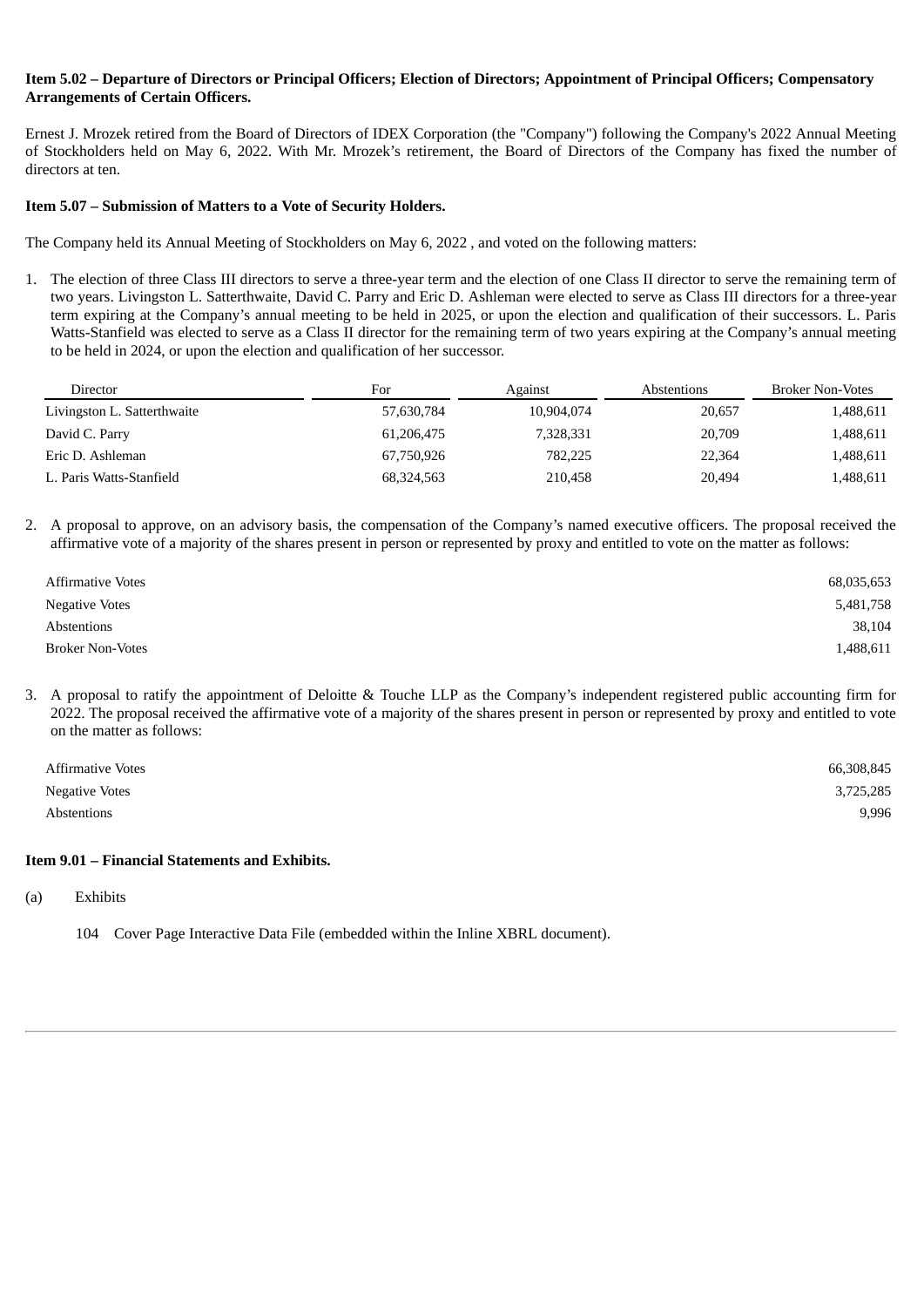#### **SIGNATURE**

Pursuant to the requirements of the Securities Exchange Act of 1934, the registrant has duly caused this report to be signed on its behalf by the undersigned hereunto duly authorized.

#### **IDEX CORPORATION**

By: /s/ WILLIAM K. GROGAN

William K. Grogan *Senior Vice President and Chief Financial Officer*

May 9, 2022